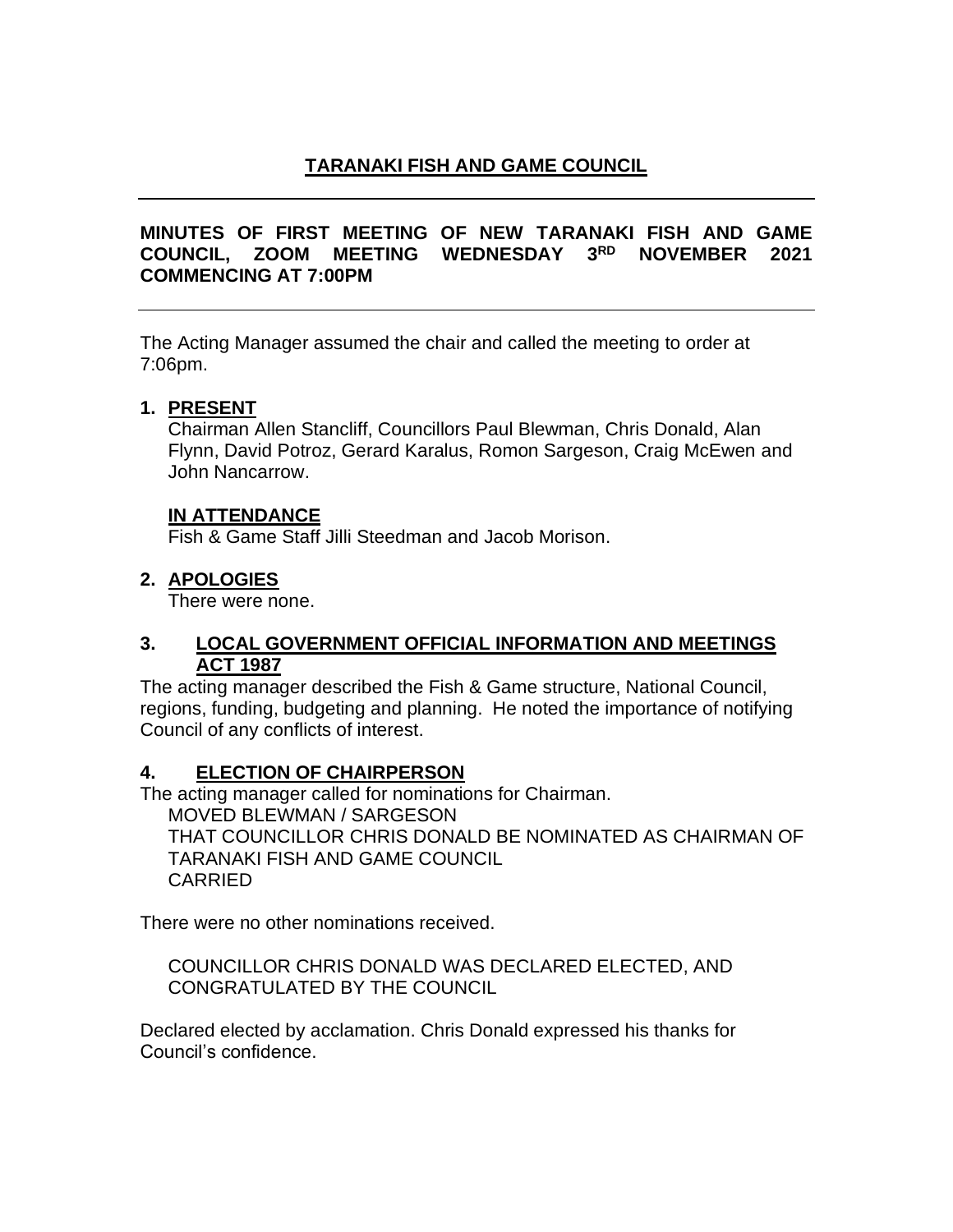The Chairman, Chris Donald assumed the chair and called for nominations for the appointment of the National Council appointee.

### **5. APPOINTMENT OF NATIONAL COUNCIL REPRESENTATIVE**

MOVED POTROZ / BLEWMAN

THAT COUNCILLOR GERARD KARALUS BE NOMINATED AS NATIONAL COUNCIL REPRESENTATIVE FOR TARANAKI FISH AND GAME COUNCIL CARRIED

There no other nominations received.

COUNCILLOR KARALUS WAS DECLARED ELECTED, AND CONGRATULATED BY THE COUNCIL

# **6. 2021 DECEMBER MEETING – DATE CHANGE**

The acting manager noted staff had important family events happening on  $12<sup>th</sup>$ December and asked that the December meeting and AGM be brought forward to 4<sup>th</sup> December 2021.

MOVED BLEWMAN / FLYNN THAT THE DECEMBER 2021 ORDINARY MEETING AND AGM DATE BE CHANGED TO 4TH DECEMBER 2021. CARRIED

### **7. APPOINTMENT OF VICE CHAIRMAN**

The Chairman noted that in the event that he would have to tender his apologies for a meeting, that Council should consider appointing a vice chairman.

MOVED BLEWMAN / KARALUS THAT COUNCILLOR ALAN FLYNN CHAIR ANY MEETING THAT CHRIS DONALD WOULD BE UNABLE TO ATTEND CARRIED

### **8. GENERAL BUSINESS**

Councillor Flynn commended Allen, Jacob and the Inglewood Rod Gun and Recreation Club on a very well-run kids fishing day held on 30<sup>th</sup> October 2021 at Lake Rotomanu.

# **9. CLOSURE**

There being no further business the chairman declared the meeting closed at 7:35 pm.